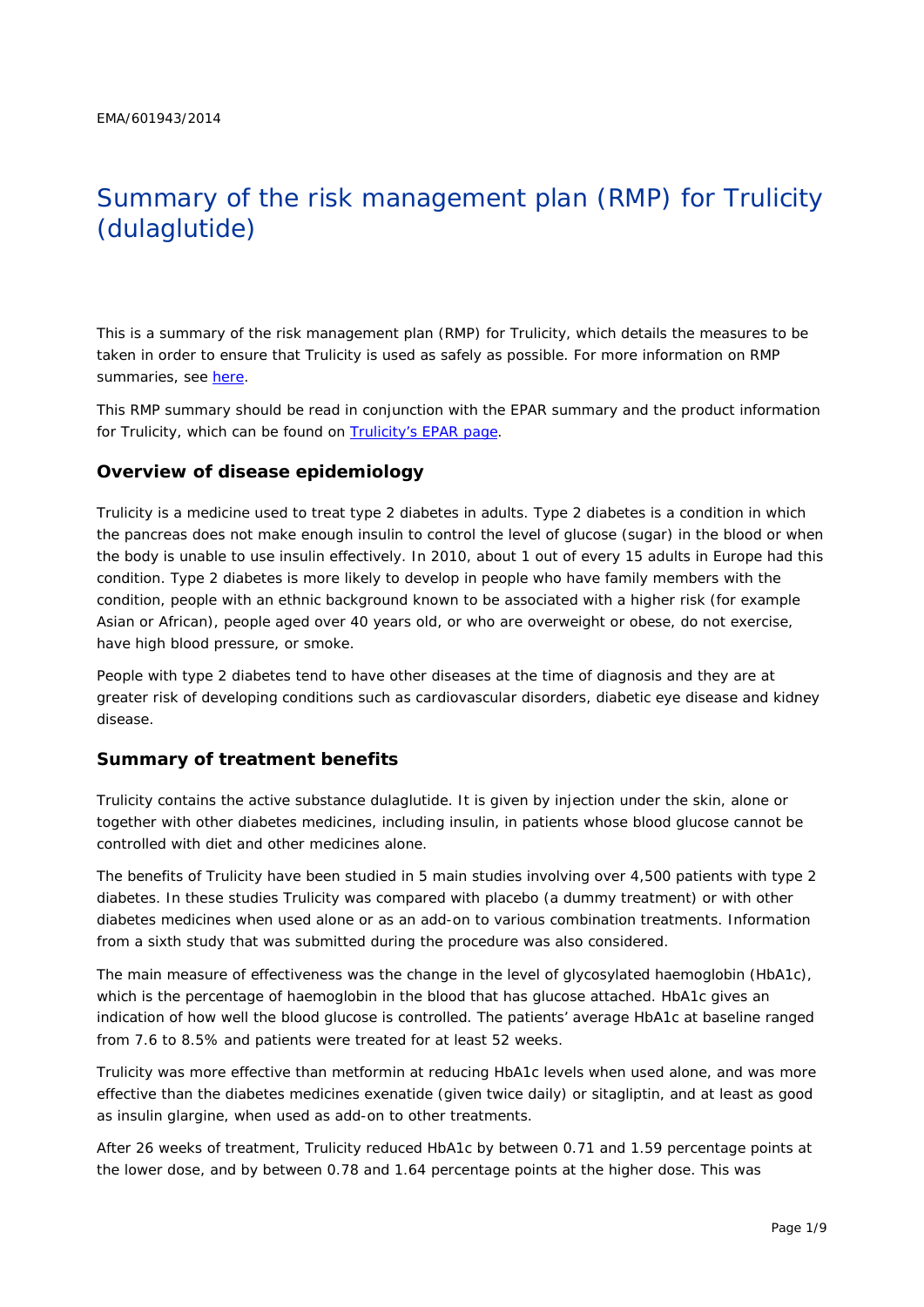considered to be clinically meaningful and there was evidence that the benefits were maintained during long-term treatment. About 51% of those given the lower dose and 60% of patients given the higher dose of Trulicity achieved a target HbA1c below 7.0% and this was generally more than the proportion achieving this target with alternative treatments.

### **Unknowns relating to treatment benefits**

Dulaglutide has not been studied as an add-on to treatment with a sulphonylurea (another diabetes medicine) alone, although it is expected that these patients will also benefit from the addition of dulaglutide if needed for improved glucose control. There were only a small number of patients with kidney disease in the dulaglutide studies, and dulaglutide has not been studied in a large group of patients with severe kidney disease. Trulicity has not been studied in children and adolescents under the age of 18 years, nor in pregnant and breastfeeding women; studies have also included only a limited number of patients over the age of 75 years as well as only small numbers of those with heart failure or reduced liver function. It is not known if the benefits and risks of Trulicity are the same in these groups.

#### **Summary of safety concerns**

#### *Important identified risks*

| <b>Risk</b>                                                        | What is known                                                                                                                                                                                                                                                                                                                                                                          | Preventability                                                                                                                                                                                                                                                                                                                                                                                                   |
|--------------------------------------------------------------------|----------------------------------------------------------------------------------------------------------------------------------------------------------------------------------------------------------------------------------------------------------------------------------------------------------------------------------------------------------------------------------------|------------------------------------------------------------------------------------------------------------------------------------------------------------------------------------------------------------------------------------------------------------------------------------------------------------------------------------------------------------------------------------------------------------------|
| Low blood sugar<br>(Hypoglycaemia)                                 | Low blood sugar is seen in between 1<br>and 10 patients in 100 when<br>dulaglutide is used alone, and may<br>become dangerous if patients<br>experience dizziness or become<br>unconscious.<br>If Trulicity is combined with some other<br>diabetes medicines (such as<br>sulphonylureas or insulin) the risk of<br>low blood sugar is greater (seen in<br>more than 1 patient in 10). | Patients should be made aware of the<br>signs of low blood sugar and how to<br>manage them. Patients should monitor<br>their blood sugar levels regularly and<br>should take glucose tablets or a high-<br>sugar snack if they notice signs of low<br>blood sugar.<br>Doctors should consider decreasing the<br>prescribed dose of insulin or<br>sulphonylureas where these are used<br>together with Trulicity. |
| Inflammation of<br>the pancreas<br>(acute<br>pancreatitis)         | Pancreatitis is a serious and potentially<br>life-threatening condition that has<br>occurred rarely (in less than 1 in 1,000<br>patients) during treatment with<br>dulaglutide. Medicines such as<br>dulaglutide might increase the risk of<br>pancreatitis in patients with diabetes.                                                                                                 | Patients should be informed of the signs<br>and symptoms of pancreatitis, such as<br>persistent, severe pain in the stomach<br>(abdomen) and should contact their<br>doctor if these occur; treatment with<br>dulaglutide should be stopped if<br>pancreatitis is suspected, and should not<br>be started again if the condition is<br>confirmed.                                                                |
| Effects on the<br>digestive system<br>(gastrointestinal<br>events) | Gastrointestinal events such as nausea<br>(feeling sick), diarrhoea and vomiting<br>are the most common side effects<br>reported with dulaglutide, and are seen<br>in more than 1 patient in 10.                                                                                                                                                                                       | These side effects are usually mild to<br>moderate in severity and most will<br>lessen over time with continued use of<br>the medicine.                                                                                                                                                                                                                                                                          |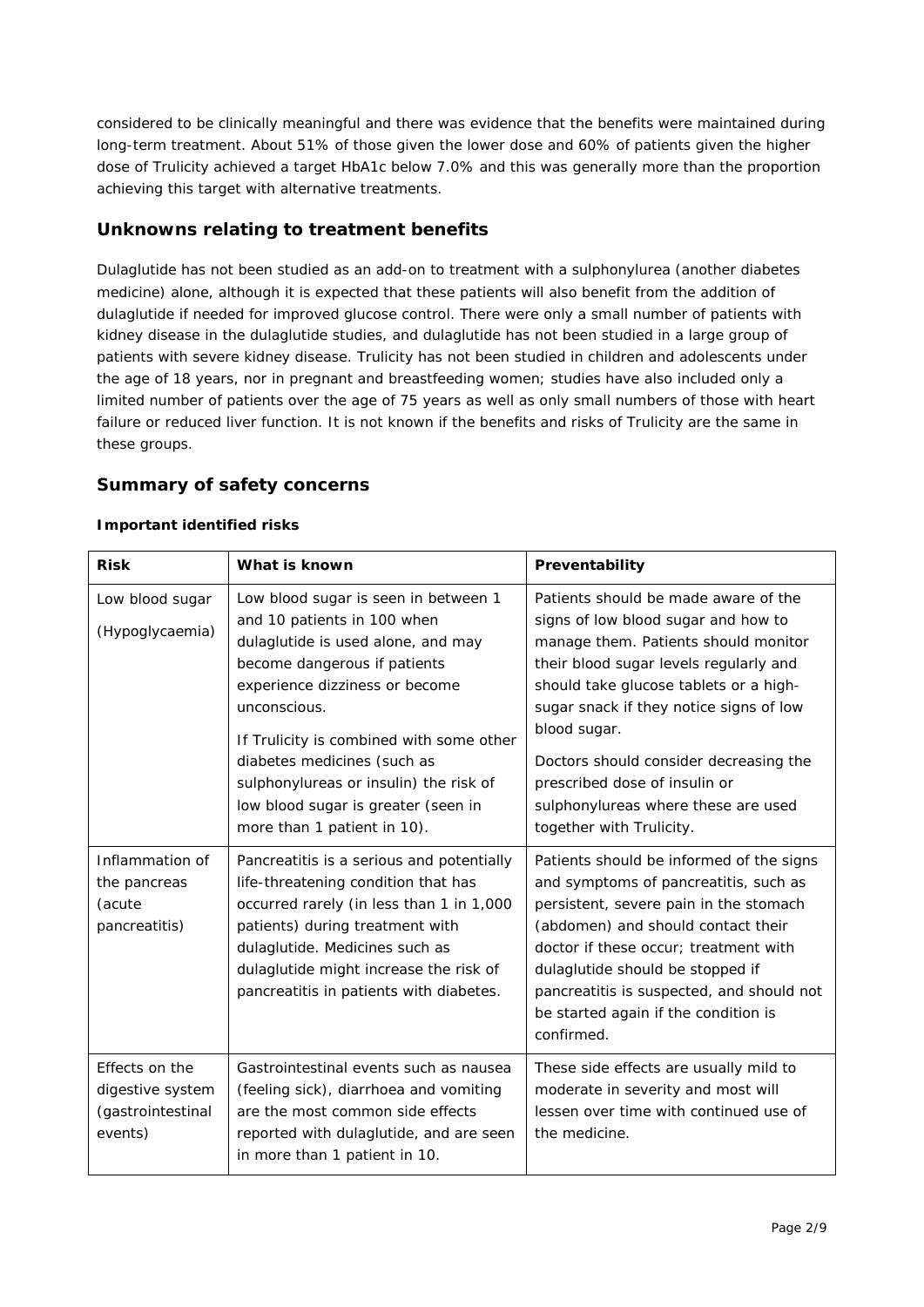#### *Important potential risks*

| <b>Risk</b>                                                   | What is known                                                                                                                                                                                                                                                                                                                                                                                                                                                                                                                                                                                                                                                                                                                                                                                        |  |  |
|---------------------------------------------------------------|------------------------------------------------------------------------------------------------------------------------------------------------------------------------------------------------------------------------------------------------------------------------------------------------------------------------------------------------------------------------------------------------------------------------------------------------------------------------------------------------------------------------------------------------------------------------------------------------------------------------------------------------------------------------------------------------------------------------------------------------------------------------------------------------------|--|--|
| Cancer of the thyroid<br>gland or pancreas<br>(thyroid C-cell | When rats were treated with dulaglutide an increased number of certain rare<br>thyroid cancers (known as C-cell tumours) were seen. It is unknown whether<br>dulaglutide could cause these rare types of thyroid cancer in humans.                                                                                                                                                                                                                                                                                                                                                                                                                                                                                                                                                                   |  |  |
| tumours or pancreatic<br>malignancy)                          | The risk of certain cancers, including cancer of the pancreas, is increased in<br>patients with diabetes, regardless of their treatment. However, there have<br>also been concerns that medicines that work in the same way as dulaglutide<br>might increase the risk.                                                                                                                                                                                                                                                                                                                                                                                                                                                                                                                               |  |  |
|                                                               | Clinical studies with Trulicity have not so far shown an increased risk of<br>cancer, including cancers of the thyroid and pancreas, but the number of<br>events is too small to draw final conclusions; until better evidence is obtained<br>cancer is considered a potential risk.                                                                                                                                                                                                                                                                                                                                                                                                                                                                                                                 |  |  |
| Allergy<br>(hypersensitivity)                                 | Dulaglutide is made from proteins, so it could potentially cause an allergic<br>reaction. Symptoms of a serious allergic reaction may include swelling of the<br>face, lips, tongue, or throat; fainting or feeling dizzy; very rapid heartbeat;<br>problems breathing or swallowing; or severe rash or itching.                                                                                                                                                                                                                                                                                                                                                                                                                                                                                     |  |  |
| Cardiovascular effects                                        | Dulaglutide, like similar medicines, causes small increases in heart rate and a<br>change in the movement of electrical signals in the heart (first-degree heart<br>block). Patients may not notice any symptoms although changes may be seen<br>in tests when the heart is monitored by an electrocardiogram (ECG). A<br>potential risk of more serious heart problems is therefore considered to exist.                                                                                                                                                                                                                                                                                                                                                                                            |  |  |
| Medication error                                              | Medication errors can occur if the patient takes dulaglutide wrongly or it is<br>confused with another injectable diabetes medicine. Dulaglutide is used in<br>patients with diabetes who are often using several different medicines. Adding<br>a new medicine that is taken once a week may be confusing for some patients<br>as they may be used to taking their diabetes medicines once a day. This may<br>result in patients injecting dulaglutide more frequently than needed. This<br>occurred in a few patients who were taking part in the clinical trials for<br>dulaglutide and some of these patients developed mild or moderate side<br>effects like feeling sick or vomiting. Once they received further instructions on<br>how to use the medicine properly, it did not happen again. |  |  |
|                                                               | The label must always be checked before each injection to ensure the right<br>medicine is injected, and patients should consult the package leaflet and<br>labelling to help use the medicine correctly.                                                                                                                                                                                                                                                                                                                                                                                                                                                                                                                                                                                             |  |  |

#### *Missing information*

| <b>Risk</b>                                                     | What is known                                                                                                                                                  |
|-----------------------------------------------------------------|----------------------------------------------------------------------------------------------------------------------------------------------------------------|
| Use in children and<br>adolescents less than<br>18 years of age | Dulaglutide has not been studied in children and adolescents under 18 years<br>of age, so it is not known if it would be safe and effective in this age group. |
| Use in pregnant                                                 | Dulaglutide has not been studied in pregnant or breastfeeding women.                                                                                           |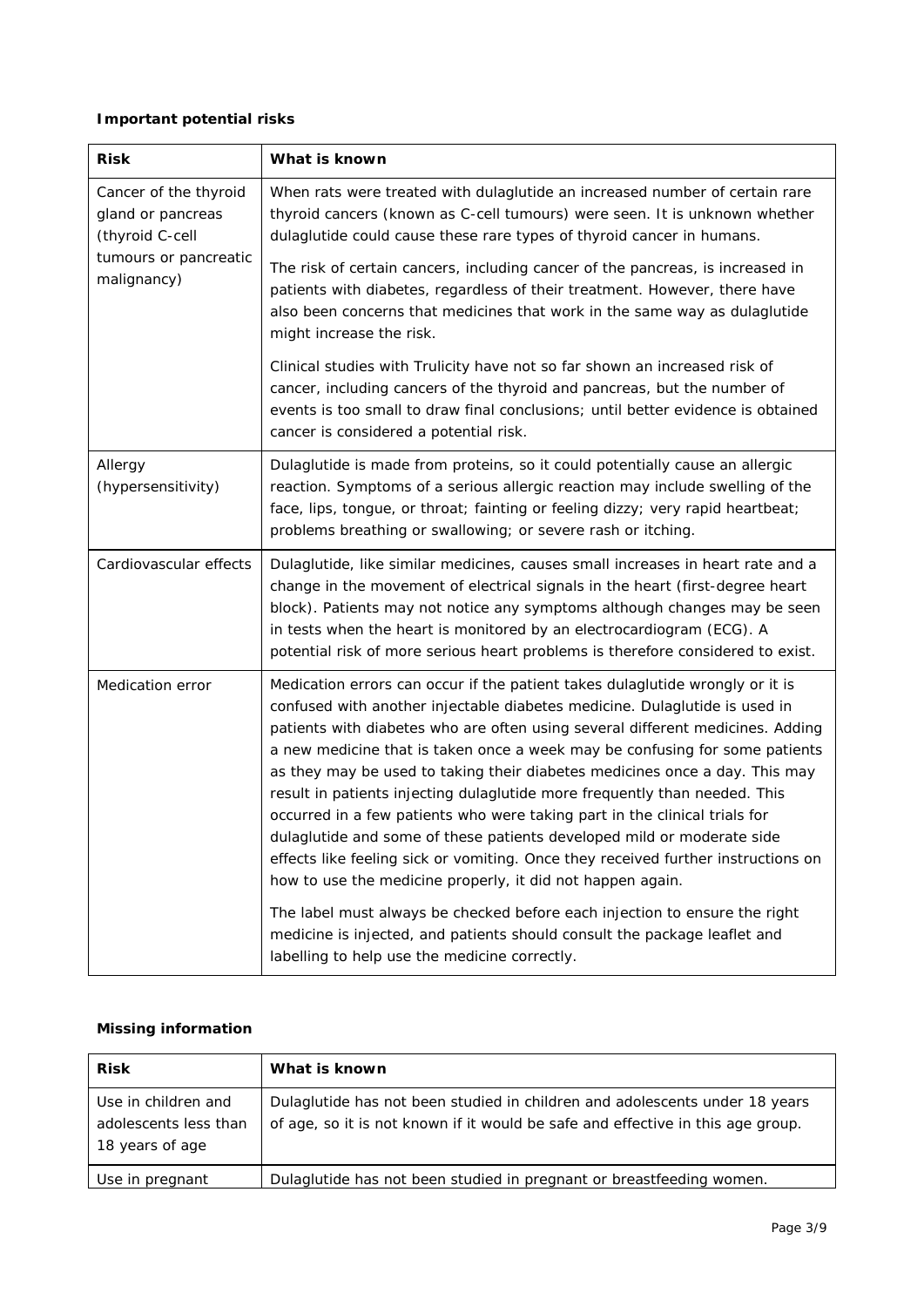| <b>Risk</b>                                                            | What is known                                                                                                                                                                                                                                                                                                                                                                                                              |
|------------------------------------------------------------------------|----------------------------------------------------------------------------------------------------------------------------------------------------------------------------------------------------------------------------------------------------------------------------------------------------------------------------------------------------------------------------------------------------------------------------|
| and/or breastfeeding<br>women                                          | Therefore the medicine should not be used by women who are pregnant or are<br>breastfeeding, think they are pregnant or are planning to have a baby.                                                                                                                                                                                                                                                                       |
| Use in patients aged<br>over 75 years                                  | Dulaglutide has only been tested in a few patients aged over 75 years;<br>therefore it is not known whether the benefits and risks are the same as in<br>younger patients.                                                                                                                                                                                                                                                 |
| Use in patients with<br>severe kidney failure                          | Dulaglutide has been studied in some patients with moderate kidney disease,<br>but not in those with more severe kidney problems. It is not known at the<br>moment whether the benefits and risks of dulaglutide are the same for<br>patients with severe kidney disease as they are for patients without kidney<br>disease. A further study in patients with moderate or severe kidney disease is<br>currently under way. |
| Use in patients with<br>reduced liver function<br>(hepatic impairment) | Dulaglutide has been studied in very few patients with liver impairment.<br>Currently, it is not known whether the benefits and risks of dulaglutide are the<br>same in patients with reduced liver function as in those without problems with<br>their liver.                                                                                                                                                             |
| Use in patients with<br>heart failure                                  | Dulaglutide has been studied in very few patients with heart failure. Currently<br>it is not known whether the benefits and risks of dulaglutide are the same for<br>patients with heart failure as they are for patients without heart failure.                                                                                                                                                                           |
| Effects on memory<br>seen in rats                                      | When pregnant rats were given very high doses of dulaglutide, resulting in<br>about 16 times the highest blood level that would occur in human patients<br>given the medicine, memory problems were seen in their female offspring.<br>These effects were not seen in the male offspring. Currently there is not<br>enough information to explain this finding, so a further study is taking place.                        |

## **Summary of risk minimisation measures by safety concern**

All medicines have a summary of product characteristics (SmPC) which provides physicians, pharmacists and other healthcare professionals with details on how to use the medicine, and also describes the risks and recommendations for minimising them. Information for patients is available in lay language in the package leaflet. The measures listed in these documents are known as 'routine risk minimisation measures'.

The SmPC and the package leaflet are part of the medicine's product information. The product information for Trulicity can be found on **Trulicity's EPAR page**.

This medicine has no additional risk minimisation measures.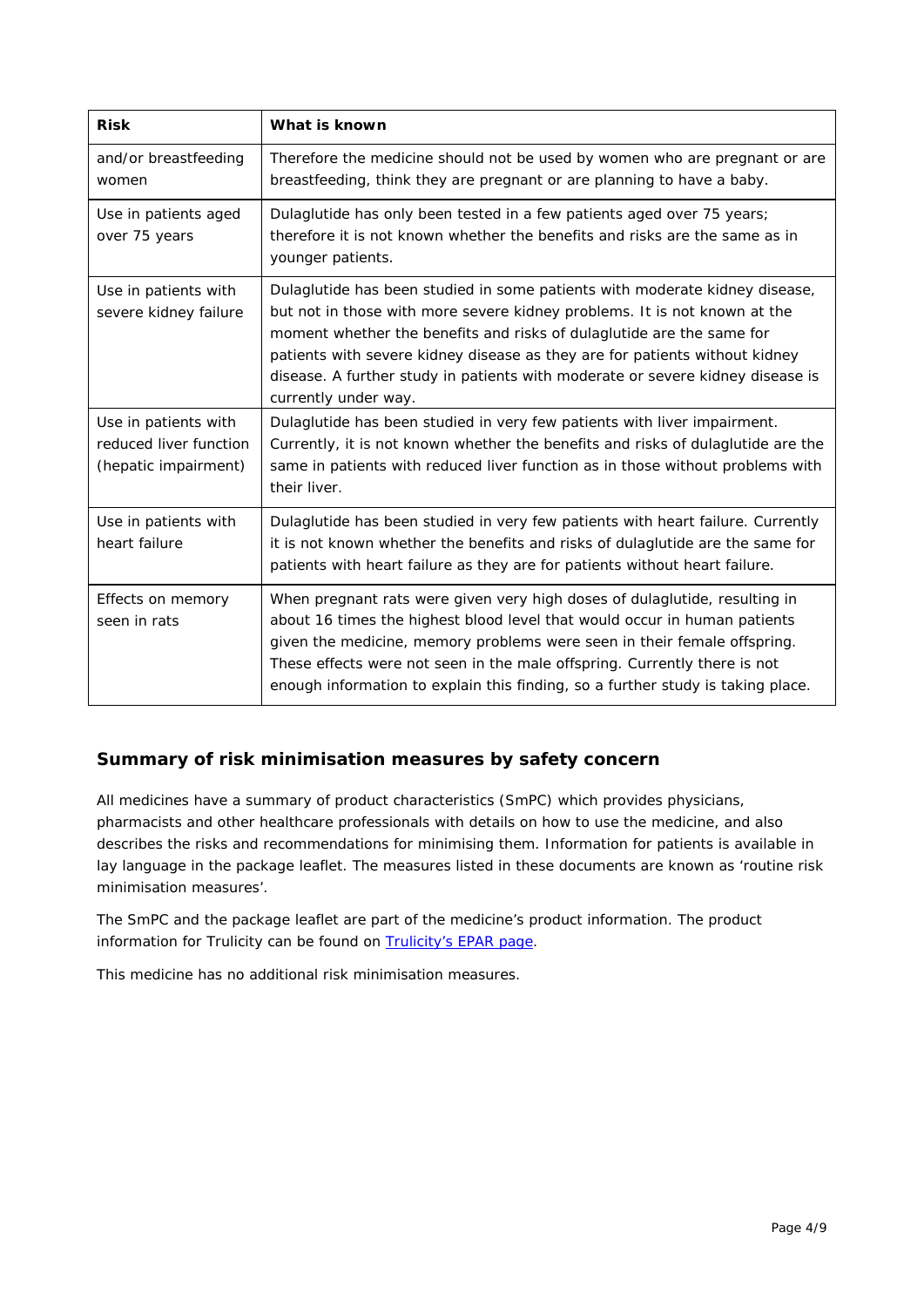# **Planned post-authorisation development plan**

| Study/activity<br>(including study<br>number)                                                                                                                                                                                                               | <b>Objectives</b>                                                                                                                                                                                                                                                                    | <b>Safety concerns</b><br>/efficacy issue<br>addressed                               | <b>Status</b> | <b>Planned date for</b><br>submission of<br>(interim and)<br>final results |
|-------------------------------------------------------------------------------------------------------------------------------------------------------------------------------------------------------------------------------------------------------------|--------------------------------------------------------------------------------------------------------------------------------------------------------------------------------------------------------------------------------------------------------------------------------------|--------------------------------------------------------------------------------------|---------------|----------------------------------------------------------------------------|
| H9X-MC-GBDX:<br>A study comparing<br>the effect of once-<br>weekly dulaglutide<br>with insulin glargine<br>on glycaemic control<br>in patients with type<br>2 diabetes and<br>moderate or severe<br><b>CKD</b>                                              | The aim of this<br>efficacy study is<br>to demonstrate<br>that the effect of<br>26 weeks'<br>treatment with<br>dulaglutide on<br>blood glucose in<br>patients with<br>type 2 diabetes<br>and moderate or<br>severe kidney<br>disease is at<br>least similar to<br>insulin glargine.  | Benefits of dulaglutide in<br>patients with moderate<br>or severe kidney<br>disease. | Started       | May 2017                                                                   |
| H9X-MC-GBDE:<br>A study comparing<br>the effect of once-<br>weekly dulaglutide<br>with once-daily<br>liraglutide in<br>patients with type 2<br>diabetes (AWARD-6:<br>Assessment of<br><b>Weekly</b><br>AdministRation of<br>LY2189265 in<br>$Diabetes-6$ ). | The aim of this<br>study is to<br>demonstrate<br>that once-<br>weekly<br>dulaglutide<br>1.5 mg is similar<br>to once-daily<br>liraglutide<br>$1.8$ mg as<br>measured by<br>blood sugar at<br>26 weeks in<br>patients with<br>type 2 diabetes<br>who are also<br>taking<br>metformin. | Efficacy of dulaglutide<br>compared with daily<br>liraglutide.                       | Started       | 10 April 2014                                                              |
| H9X-MC-GBDG:<br>A study comparing<br>the effect of once-<br>weekly dulaglutide<br>with placebo in<br>patients with type 2<br>diabetes mellitus on                                                                                                           | The aim of this<br>study is to<br>demonstrate<br>that once-<br>weekly<br>dulaglutide<br>1.5 mg is better                                                                                                                                                                             | Efficacy of dulaglutide<br>when added to<br>sulphonylurea.                           | Started       | 13 May 2015                                                                |

# *List of studies in post-authorisation development plan*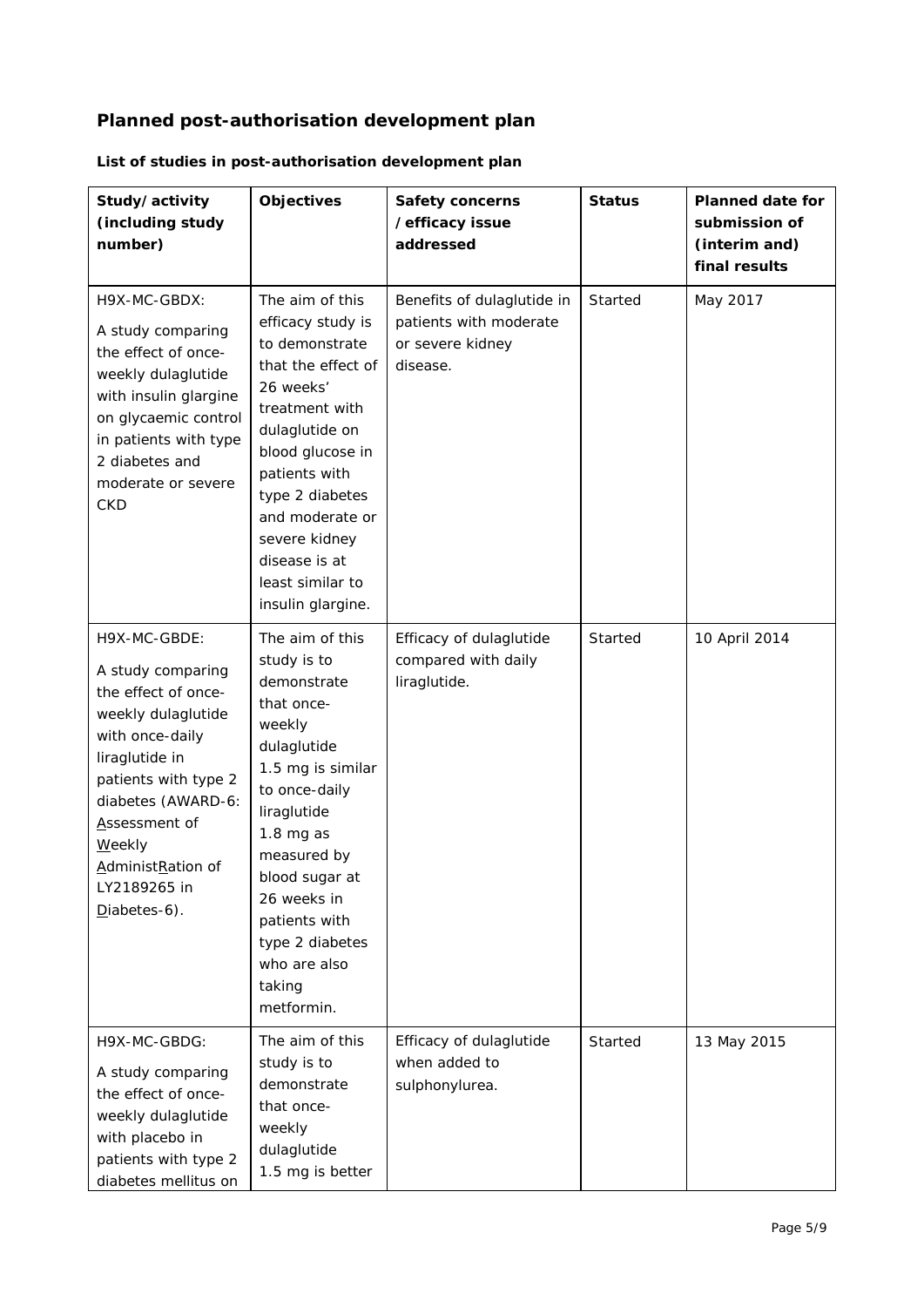| Study/activity<br>(including study<br>number)                                                                                                                                                                                             | Objectives                                                                                                                                                                                                                                                                                                              | <b>Safety concerns</b><br>/efficacy issue<br>addressed                                                                               | <b>Status</b> | <b>Planned date for</b><br>submission of<br>(interim and)<br>final results |
|-------------------------------------------------------------------------------------------------------------------------------------------------------------------------------------------------------------------------------------------|-------------------------------------------------------------------------------------------------------------------------------------------------------------------------------------------------------------------------------------------------------------------------------------------------------------------------|--------------------------------------------------------------------------------------------------------------------------------------|---------------|----------------------------------------------------------------------------|
| sulfonylurea<br>therapy (AWARD-8:<br>Assessment of<br>Weekly<br>AdministRation of<br>LY2189265 in<br>Diabetes-8)                                                                                                                          | than placebo as<br>measured by<br>blood sugar at<br>24 weeks in<br>patients with<br>type 2 diabetes<br>also taking<br>sulphonylurea<br>therapy.                                                                                                                                                                         |                                                                                                                                      |               |                                                                            |
| H9X-CR-GBDK:<br>The efficacy and<br>safety of once-<br>weekly,<br>subcutaneous<br>dulaglutide<br>compared to once-<br>daily insulin glargine<br>in patients with type<br>2 diabetes mellitus<br>on metformin<br>and/or a<br>sulfonylurea. | The aim of this<br>study is to<br>determine that<br>the change in<br>blood sugar with<br>once-weekly<br>dulaglutide is<br>similar to once-<br>daily insulin<br>glargine after 26<br>weeks of<br>treatment in<br>Asian patients<br>with type 2<br>diabetes mellitus<br>taking<br>metformin<br>and/or a<br>sulphonylurea. | Efficacy of add-on<br>dulaglutide compared<br>with insulin glargine in<br>an Asian (China) type 2<br>diabetes patient<br>population. | Started       | 31 Mar 2015                                                                |
| H9X-JE-GBCG:<br>The efficacy and<br>safety of once-<br>weekly,<br>subcutaneous<br>dulaglutide<br>compared to<br>glimepiride in<br>patients with type 2<br>diabetes mellitus.                                                              | The aim of this<br>study is to<br>determine that<br>blood sugar<br>control achieved<br>with once-<br>weekly<br>dulaglutide<br>$(1.5 \text{ mg})$ is<br>similar to that<br>achieved with<br>glimepiride<br>(1 to 3 mg/day)<br>after 26 weeks<br>of treatment in<br>Asian patients                                        | Efficacy of dulaglutide<br>alone compared with a<br>sulphonylurea in Chinese<br>type 2 diabetes patient<br>population.               | Started       | 18 Dec 2014                                                                |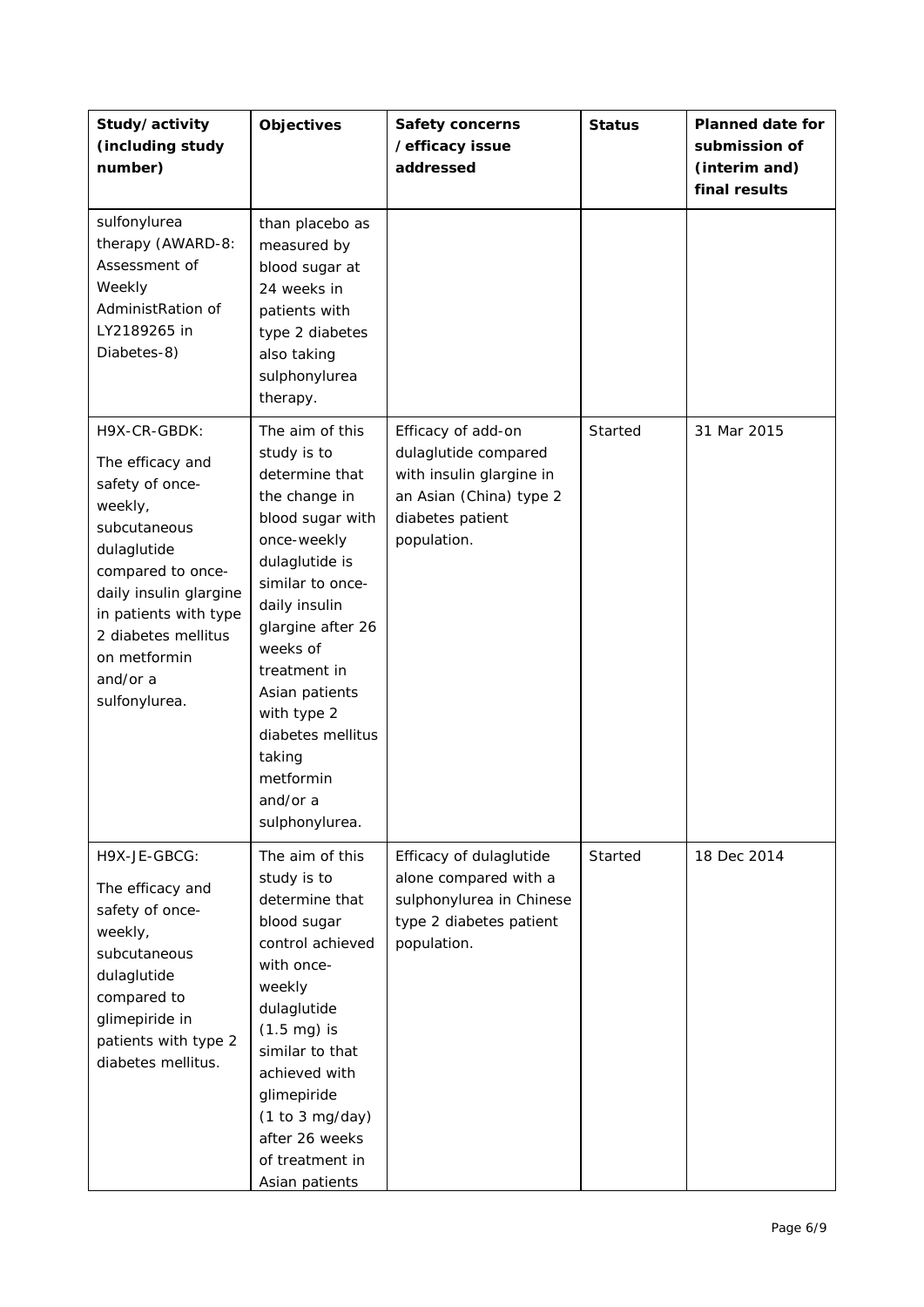| Study/activity<br>(including study<br>number)                                                                                                                                             | Objectives                                                                                                                                                                                                                                                                                                         | <b>Safety concerns</b><br>/efficacy issue<br>addressed                                                                                         | <b>Status</b> | <b>Planned date for</b><br>submission of<br>(interim and)<br>final results |
|-------------------------------------------------------------------------------------------------------------------------------------------------------------------------------------------|--------------------------------------------------------------------------------------------------------------------------------------------------------------------------------------------------------------------------------------------------------------------------------------------------------------------|------------------------------------------------------------------------------------------------------------------------------------------------|---------------|----------------------------------------------------------------------------|
|                                                                                                                                                                                           | with type 2<br>diabetes mellitus<br>who have<br>stopped or have<br>not taken other<br>diabetes<br>medicines by<br>mouth.                                                                                                                                                                                           |                                                                                                                                                |               |                                                                            |
| H9X-JE-GBDP:<br>A study of<br>dulaglutide<br>compared to<br>placebo and<br>liraglutide in<br>patients with type 2<br>diabetes mellitus.                                                   | The aim of this<br>study is to<br>demonstrate the<br>superiority of<br>once-weekly<br>dulaglutide<br>versus placebo<br>in controlling<br>blood glucose at<br>26 weeks in<br>Japanese<br>patients with<br>type 2 diabetes<br>mellitus who<br>have not taken<br>diabetes<br>medicines by<br>mouth.                   | Efficacy of dulaglutide<br>alone in a Japanese type<br>2 diabetes patient<br>population.                                                       | Started       | 14 Nov 2014                                                                |
| H9X-JE-GBDQ:<br>A 52-week safety<br>study of dulaglutide<br>in combination with<br>oral<br>antihyperglycaemic<br>medications in<br>Japanese patients<br>with type 2 diabetes<br>mellitus. | The aim of this<br>study is to<br>assess adverse<br>events, serious<br>adverse events,<br>low and high<br>blood-glucose,<br>and patients<br>having to stop<br>therapy during<br>1-year<br>treatment with<br>dulaglutide as<br>an add-on to<br>sulphonylurea,<br>biguanides,<br>thiazolidinedione<br>or glinides in | Safety of dulaglutide<br>when taken with other<br>diabetes medicines given<br>by mouth in a Japanese<br>type 2 diabetes patient<br>population. | Started       | 23 May 2014                                                                |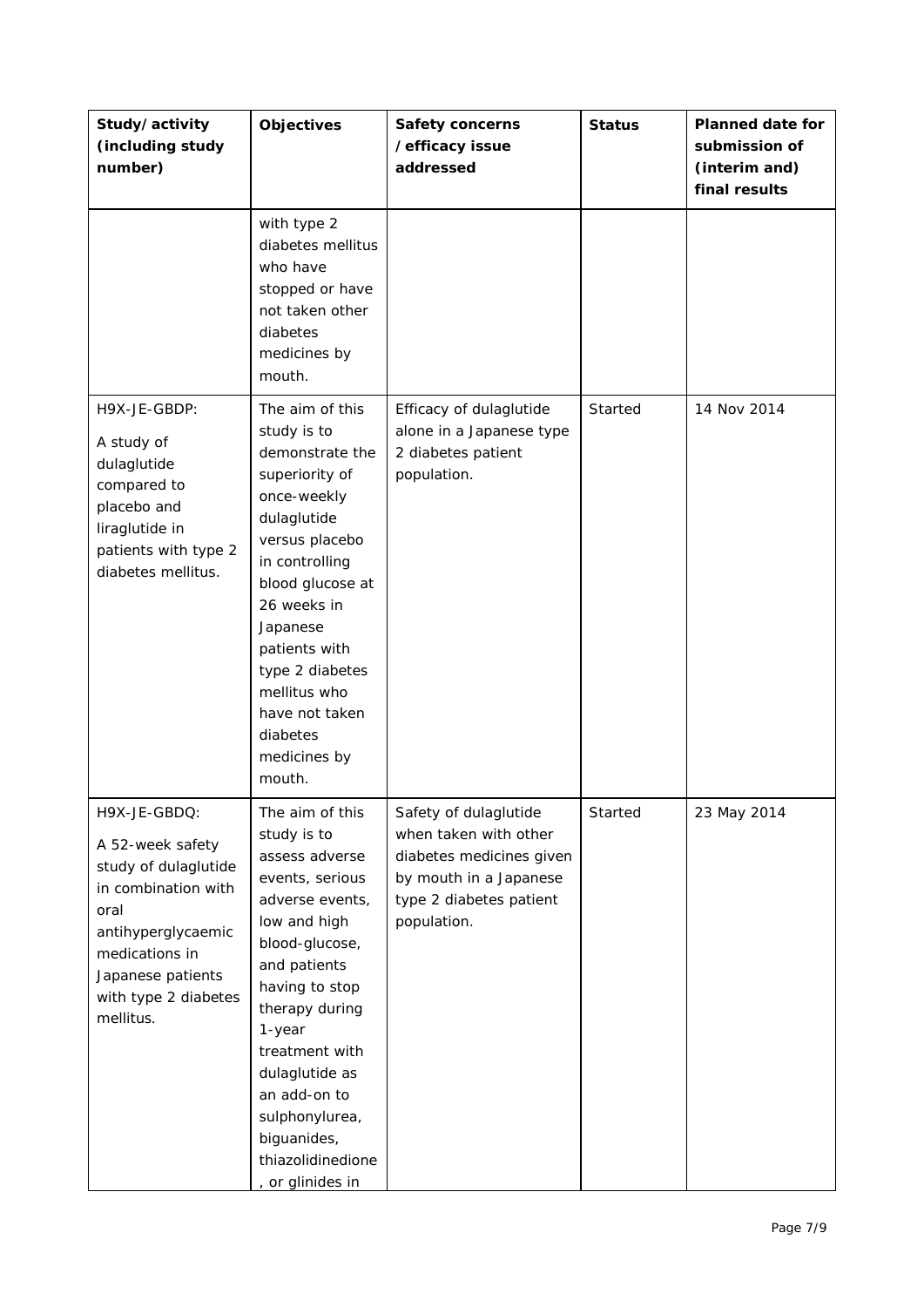| Study/activity<br>(including study<br>number)                                                                                                                          | <b>Objectives</b>                                                                                                                                                                                                                                                                                                                                                                                                  | Safety concerns<br>/efficacy issue<br>addressed                                                                                                                            | <b>Status</b> | <b>Planned date for</b><br>submission of<br>(interim and)<br>final results |
|------------------------------------------------------------------------------------------------------------------------------------------------------------------------|--------------------------------------------------------------------------------------------------------------------------------------------------------------------------------------------------------------------------------------------------------------------------------------------------------------------------------------------------------------------------------------------------------------------|----------------------------------------------------------------------------------------------------------------------------------------------------------------------------|---------------|----------------------------------------------------------------------------|
|                                                                                                                                                                        | the treatment of<br>type 2 diabetes.                                                                                                                                                                                                                                                                                                                                                                               |                                                                                                                                                                            |               |                                                                            |
| H9X-JE-GBDY:<br>A study of<br>dulaglutide<br>compared to insulin<br>glargine in patients<br>with type 2 diabetes<br>mellitus on a<br>sulfonylurea and/or<br>biguanide. | The aim of this<br>study is to<br>demonstrate the<br>similarity of<br>once-weekly<br>dulaglutide<br>versus insulin<br>glargine on<br>blood sugar at<br>26 weeks in<br>Japanese<br>patients with<br>type 2 diabetes<br>taking a<br>sulphonylurea<br>and/or<br>biguanide.                                                                                                                                            | Efficacy of dulaglutide<br>compared with insulin<br>glargine, added on to<br>sulphonylurea and/or<br>metformin, in a<br>Japanese type 2<br>diabetes patient<br>population. | Started       | 30 May 2014                                                                |
| H9X-MC-GBDJ:<br>Cardiovascular<br>outcomes study                                                                                                                       | The aim is to<br>test if once-<br>weekly<br>dulaglutide<br>reduces the<br>occurrence of<br>death from heart<br>or circulatory<br>(cardiovascular)<br>causes, nonfatal<br>heart attack, or<br>nonfatal stroke<br>when added to<br>the glucose-<br>lowering<br>regimen of<br>patients with<br>type 2 diabetes,<br>compared with<br>once-weekly<br>placebo.<br>Additionally to<br>monitor adverse<br>events including | Cardiovascular effects.<br>Potential risk of acute<br>pancreatitis.                                                                                                        | Started       | March 2020                                                                 |